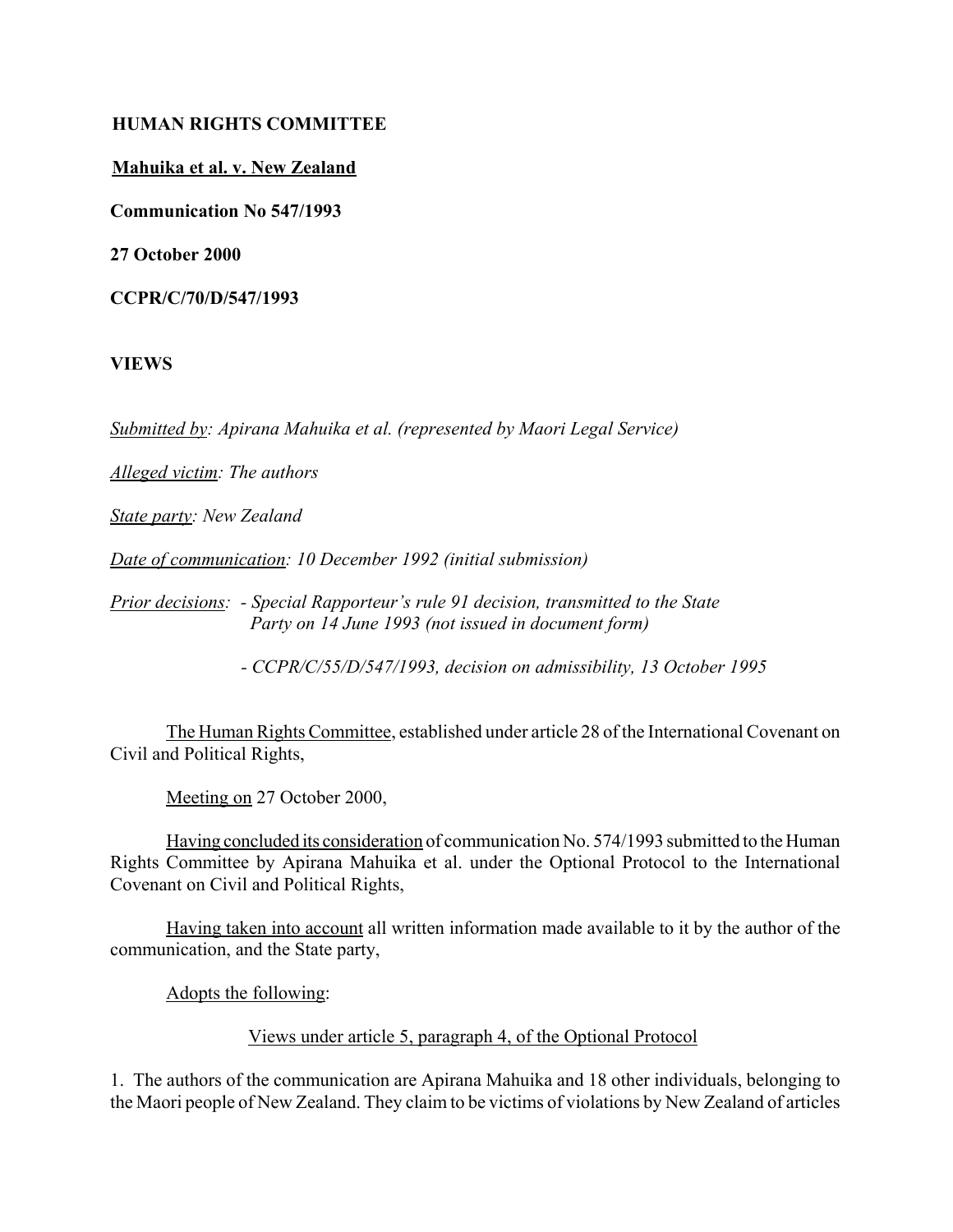1, 2, 16, 18, 26 and 27 of the International Covenant on Civil and Political Rights. They are represented by counsel. The Covenant entered into force for New Zealand on 28 March 1979, and the Optional Protocol on 26 August 1989.

2. At its 55th session, the Human Rights Committee considered the admissibility of the communication and found that the requirements under article 5, paragraph 2, of the Optional Protocol did not preclude it from considering the communication. However, the Committee declared inadmissible the authors' claims under articles 16, 18 and 26 for failure to substantiate, for purposes of admissibility, that their rights under these articles were violated.

3. When declaring the authors' remaining claims admissible in so far as they might raise issues under articles 14(1) and 27 in conjunction with article 1, the Committee noted that only the consideration of the merits of the case would enable the Committee to determine the relevance of article 1 to the authors' claims under article 27.

4. In their submission on admissibility, both parties commented extensively on the merits of the claims before the Committee. After the communication was declared admissible, the State party presented additional observations, to which the authors did not comment.

# **The factual background**

5.1 The Maori people of New Zealand number approximately 500,000, 70% of whom are affiliated to one or more of 81 iwi (1). The authors belong to seven distinct iwi (including two of the largest and in total comprising more than140,000 Maori) and claim to represent these. In 1840, Maori and the predecessor of the New Zealand Government, the British Crown, signed the Treaty of Waitangi, which affirmed the rights of Maori, including their right to self-determination and the right to control tribal fisheries. In the second article of the Treaty, the Crown guarantees to Maori:

"The full exclusive and undisturbed possession of their lands, forests, fisheries and other properties which they may collectively or individually possess so long as it is their wish and desire to retain the same in their possession..." (2)

The Treaty of Waitangi is not enforceable in New Zealand law except insofar as it is given force of law in whole or in part by Parliament in legislation. However, it imposes obligations on the Crown and claims under the Treaty can be investigated by the Waitangi Tribunal. (3)

5.2 No attempt was made to determine the extent of the fisheries until the introduction of the Quota Management System in the 1980s. That system, which constitutes the primary mechanism for the conservation of New Zealand's fisheries resources and for the regulation of commercial fishing in New Zealand, allocates permanent, transferable, property rights in quota for each commercial species within the system.

5.3 The New Zealand fishing industry had seen a dramatic growth in the early 1960s with the expansion of an exclusive fisheries zone of nine, and later twelve miles. At that time, all New Zealanders, including Maori, could apply for and be granted a commercial fishing permit; the majority of commercial fishers were not Maori, and of those who were, the majority were part-time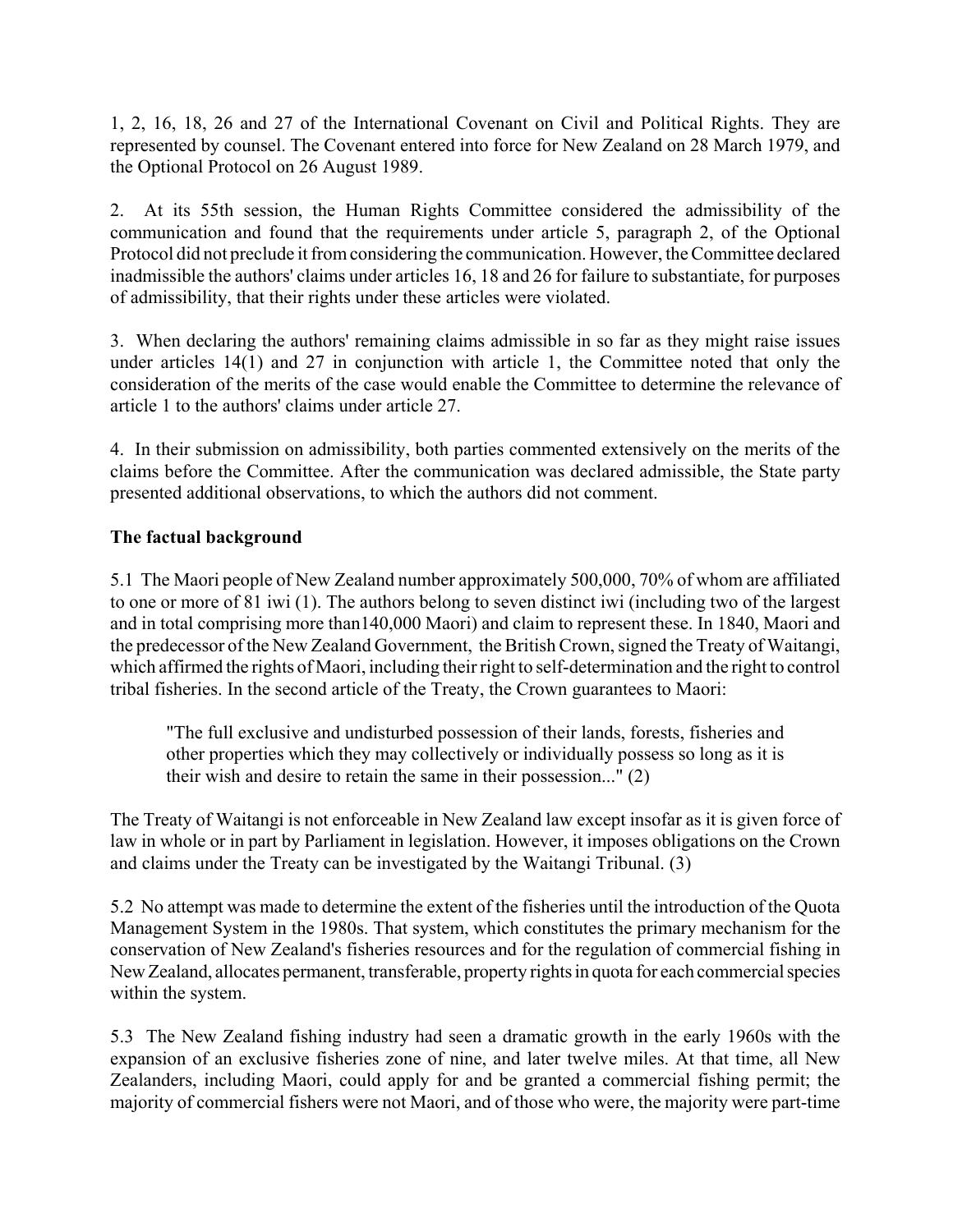fishers. By the early 1980s, inshore fisheries were over-exploited and the Government placed a moratorium on the issue of new permits and removed part-time fishers from the industry. This measure had the unintended effect of removing many of the Maori fishers from the commercial industry. Since the efforts to manage the commercial fishery fell short of what was needed, in 1986 the Government amended the existing Fisheries Act and introduced a quota management system for the commercial use and exploitation of the country's fisheries. Section 88 (2) of the Fisheries Act provides "that nothing in this Act shall affect any Maori fishing rights". In 1987, the Maori tribes filed an application with the High Court of New Zealand, claiming that the implementation of the quota system would affect their tribal Treaty rights contrary to section 88(2) of the Fisheries Act, and obtained interim injunctions against the Government.

5.4 In 1988, the Government started negotiations with Maori, who were represented by four representatives. The Maori representatives were given a mandate to negotiate to obtain 50% of all New Zealand commercial fisheries. In 1989, after negotiation and as an interim measure, Maori agreed to the introduction of the Maori Fisheries Act 1989, which provided for the immediate transfer of 10% of all quota to a Maori Fisheries Commission which would administer the resource on behalf of the tribes. This allowed the introduction of the quota system to go ahead as scheduled. Under the Act, Maori can also apply to manage the fishery in areas which had customarily been of special significance to a tribe or sub-tribe, either as a source of food or for spiritual reasons.

5.5 Although the Maori Fisheries Act 1989 was understood as an interim measure only, there were limited opportunities to purchase any more significant quantities of quota on the market. In February 1992, Maori became aware that Sealords, the largest fishing company in Australia and New Zealand was likely to be publicly floated at some time during that year. The Maori Fisheries Negotiators and the Maori Fisheries Commission approached the Government with a proposition that the Government provide funding for the purchase of Sealords as part of a settlement of Treaty claims to Fisheries. Initially the Government refused, but following the Waitangi Tribunal report of August 1992 on the Ngai Tahu Sea Fishing, in which the Tribunal found that Ngai Tahu, the largest tribe from the South Island of New Zealand, had a development right to a reasonable share of deep water fisheries, the Government decided to enter into negotiations. These negotiations led on 27 August 1992 to the signing of a Memorandum of Understanding between the Government and the Maori negotiators.

5.6 Pursuant to this Memorandum, the Government would provide Maori with funds required to purchase 50% of the major New Zealand fishing company, Sealords, which owned 26% of the then available quota. In return, Maori would withdraw all pending litigation and support the repeal of section 88 (2) of the Fisheries Act as well as an amendment to the Treaty of Waitangi Act 1975, to exclude from the Waitangi Tribunal's jurisdiction claims relating to commercial fishing. The Crown also agreed to allocate 20% of quota issued for new species brought within the Quota Management System to the Maori Fisheries Commission, and to ensure that Maori would be able to participate in "any relevant statutory fishing management and enhancement policy bodies." In addition, in relation to non-commercial fisheries, the Crown agreed to empower the making of regulations, after consultation with Maori, recognizing and providing for customary food gathering and the special relationship between Maori and places of customary food gathering importance.

5.7 The Maori negotiators sought a mandate from Maori for the deal outlined in the memorandum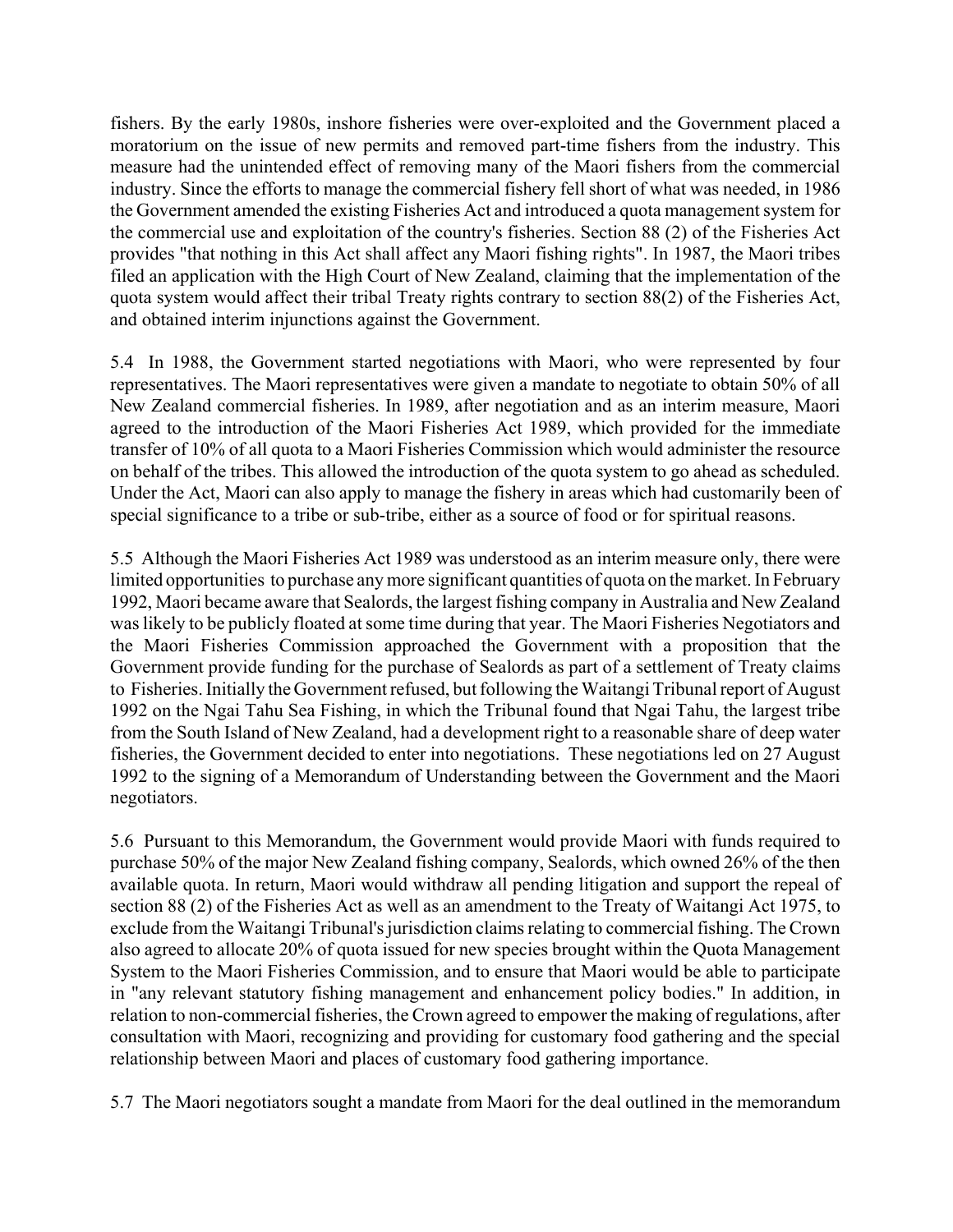of understanding. The memorandum and its implications were debated at a national hui (4) and at hui at 23 marae (5) throughout the country. The Maori negotiators' report showed that 50 iwi comprising 208,681 Maori, supported the settlement (6) . On the basis of this report, the Government was satisfied that a mandate for a settlement had been given and on 23 September1992, a Deed of Settlement was executed by the New Zealand Government and Maori representatives. The Deed implements the Memorandum of Understanding and concerns not only sea fisheries but all freshwater and inland fisheries as well. Pursuant to the Deed, the Government pays the Maori tribes a total of NZ\$ 150,000,000 to develop their fishing industry and gives the Maori 20% of new quota for species. The Maori fishing rights will no longer be enforceable in court and will be replaced by regulations. Paragraph 5.1 of the Deed reads:

ìMaori agree that this Settlement Deed, and the settlement it evidences, shall satisfy all claims, current and future, in respect of, and shall discharge and extinguish, all commercial fishing rights and interests of Maori whether in respect of sea, coastal or inland fisheries (including any commercial aspect of traditional fishing rights and interests), whether arising by statute, common law (including customary law and aboriginal title), the Treaty of Waitangi, or otherwise, and whether or not such rights or interests have been the subject of recommendation or adjudication by the Courts or the Waitangi Tribunal."

#### Paragraph 5.2 reads:

"The Crown and Maori agree that in respect of all fishing rights and interests of Maori other than commercial fishing rights and interests their status changes so that they no longer give rise to rights in Maori or obligations on the Crown having legal effect (as would make them enforceable in civil proceedings or afford defences in criminal, regulatory or other proceedings). Nor will they have legislative recognition. Such rights and interests are not extinguished by this Settlement Deed and the settlement it evidences. They continue to be subject to the principles of the Treaty of Waitangi and where appropriate give rise to Treaty obligations on the Crown. Such matters may also be the subject of requests by Maori to the Government or initiatives by Government in consultation with Maori to develop policies to help recognise use and management practices of Maori in the exercise of their traditional rights."

The Deed recorded that the name of the Maori Fisheries Commission would be changed to the "Treaty of Waitangi Fisheries Commission", and that the Commission would be accountable to Maori as well as to the Crown in order to give Maori better control of their fisheries guaranteed by the Treaty of Waitangi.

5.8 According to the authors the contents of the Memorandum of Understanding were not always adequately disclosed or explained to tribes and sub-tribes. In some cases, therefore, informed decision-making on the proposals contained in the Memorandum of understanding was seriously inhibited. The authors emphasize that while some of the Hui were supportive of the proposed Sealords deal, a significant number of tribes and sub-tribes either opposed the deal completely or were prepared to give it conditional support only. The authors further note that the Maori negotiators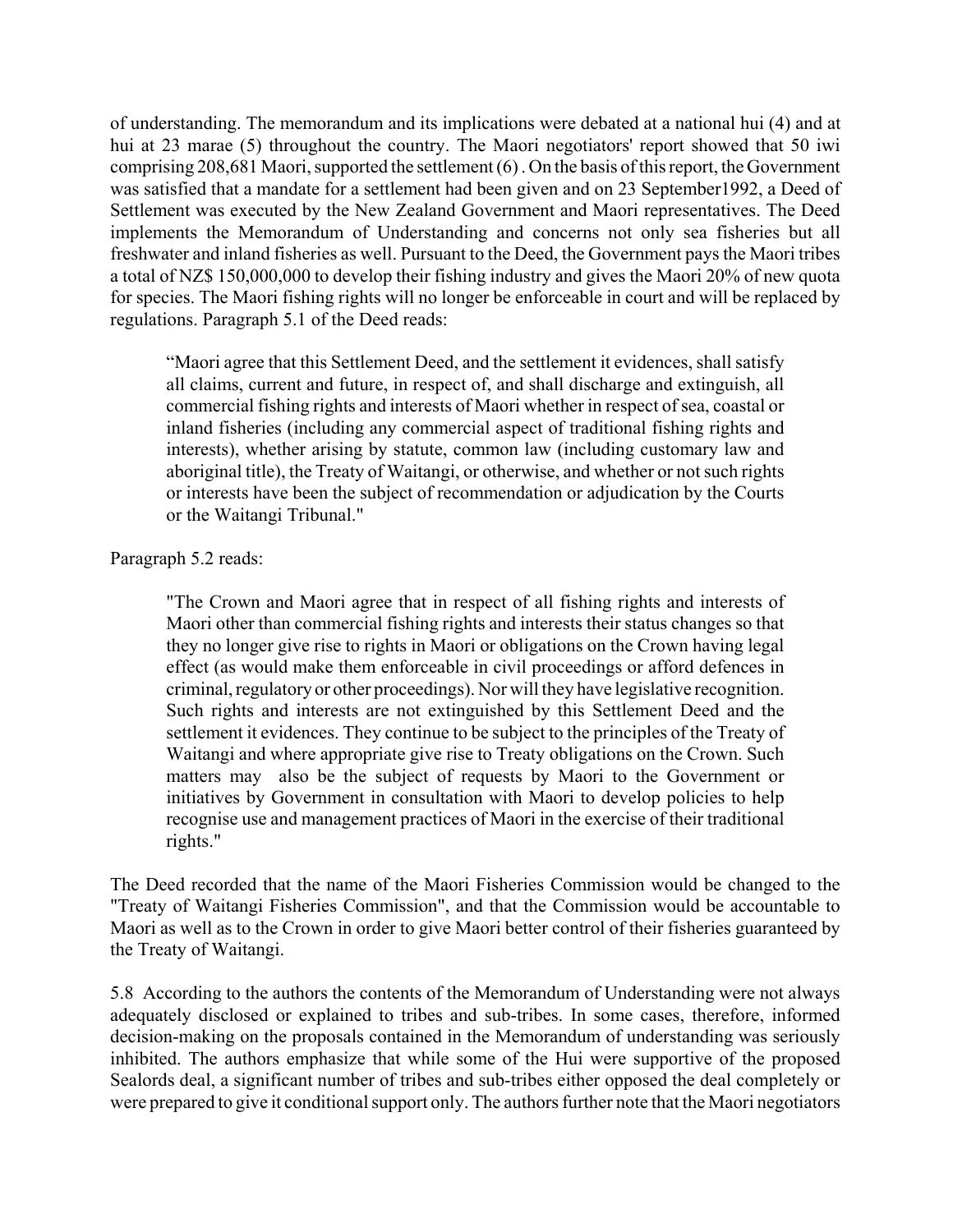have been at pains to make clear that they had no authority and did not purport to represent individual tribes and sub-tribes in relation to any aspect of the Sealords deal, including the conclusion and signing of the Deed of Settlement.

5.9 The Deed was signed by 110 signatories. Among the signatories were the 8 Maori Fisheries Negotiators (the four representatives and their alternates), two of whom represented pan-Maori organisations (7); 31 plaintiffs in proceedings against the Crown relating to fishing rights, including representatives of 11 iwi; 43 signatories representing 17 iwi; and 28 signatories who signed the Deed later and who represent 9 iwi. The authors observe that one of the difficulties of ascertaining the precise number of tribes who signed the Deed of Settlement relates to verification of authority to sign on behalf of the tribes, and claim that it is apparent that a number of signatories did not possess such authority or that there was doubt as to whether they possessed such authority. The authors note that tribes claiming major commercial fisheries resources, were not among the signatories.

5.10 Following the signing of the Deed of Settlement, the authors and others initiated legal proceedings in the High Court of New Zealand, seeking an interim order to prevent the Government from implementing the Deed by legislation. They argued inter alia that the Government's actions amounted to a breach of the New Zealand Bill of Rights Act 1990 (8). The application was denied on 12 October 1992 and the authors appealed by way of interlocutory application to the Court of Appeal. On 3 November 1992, the Court of Appeal held that it was unable to grant the relief sought on the grounds that the Courts could not interfere in Parliamentary proceedings and that no issue under the Bill of Rights had arisen at that time.

5.11 Claims were then brought to the Waitangi Tribunal, which issued its report on 6 November 1992. The report concluded that the settlement was not contrary to the Treaty except for some aspects which could be rectified in the anticipated legislation. In this respect, the Waitangi Tribunal considered that the proposed extinguishment and/or abrogation of Treaty interests in commercial and non-commercial fisheries was not consistent with the Treaty of Waitangi or with the Government's fiduciary responsibilities. The Tribunal recommended to the Government that the legislation make no provision for the extinguishment of interests in commercial fisheries and that the legislation in fact affirm those interests and acknowledge that they have been satisfied, that fishery regulations and policies be reviewable in the courts against the Treaty's principles, and that the courts be empowered to have regard to the settlement in the event of future claims affecting commercial fish management laws.

5.12 On 3 December 1992, the Treaty of Waitangi (Fisheries Claims) Settlement Bill 1992 was introduced. Because of the time constraints involved in securing the Sealords bid, the Bill was not referred to the competent Select Committee for hearing, but immediately presented and discussed in Parliament. The Bill became law on 14 December 1992. It is recorded in the preamble to the Act that:

"The implementation of the Deed through legislation and the continuing relationship between the Crown and Maori would constitute a full and final settlement of all Maori claims to commercial fishing rights and would change the status of non-commercial fishing rights so that they no longer give rise to rights in Maori or obligations on the Crown having legal effect but would continue to be subject to the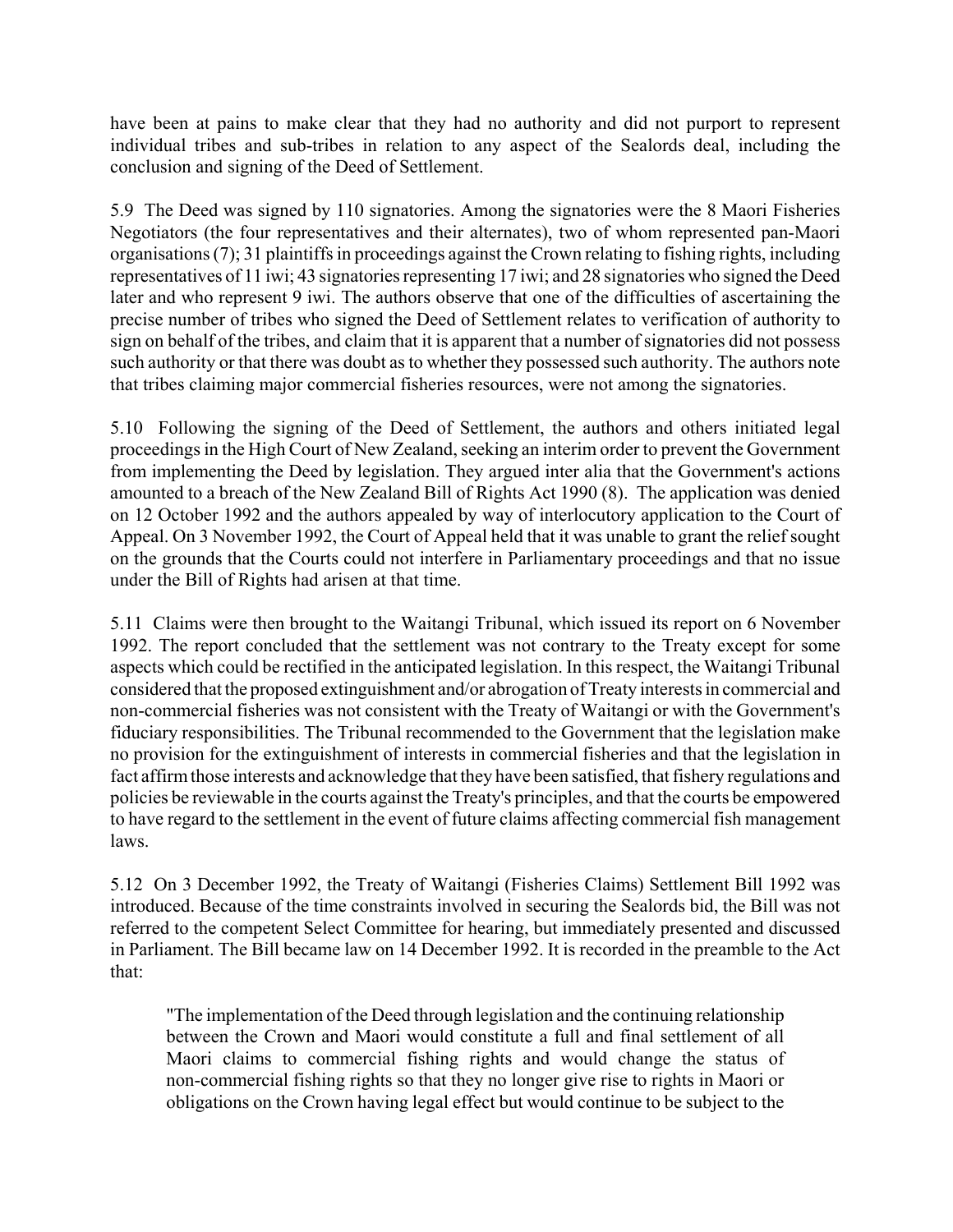principles of the Treaty of Waitangi and give rise to Treaty obligations on the Crown."

The Act provides *inter alia* for the payment of NZ\$ 150,000,000 to Maori. The Act also states in section 9, that "all claims (current and future) by Maori in respect of commercial fishing .... are hereby finally settled" and accordingly:

"The obligations of the Crown to Maori in respect of commercial fishing are hereby fulfilled, satisfied, and discharged; and no court or tribunal shall have jurisdiction to inquire into the validity of such claims, the existence of rights and interests of Maori in commercial fishing, or the quantification thereof, ...." "All claims (current and future) in respect of, or directly or indirectly based on, rights and interests of Maori in commercial fishing are hereby fully and finally settled, satisfied and discharged."

With respect to the effect of the settlement on non-commercial Maori fishing rights and interests, it is declared that these shall continue to give rise to Treaty obligations on the Crown and that regulations shall be made to recognise and provide for customary food gathering by Maori. The rights or interests of Maori in non-commercial fishing giving rise to such claims shall no longer have legal effect and accordingly are not enforceable in civil proceedings and shall not provide a defence to any criminal, regulatory or other proceeding, except to the extent that such rights or interests are provided for in regulations. According to the Act, the Maori Fisheries Commission was renamed to Treaty of Waitangi Fisheries Commission, and its membership expanded from seven to thirteen members. Its functions were also expanded. In particular, the Commission now has the primary role in safeguarding Maori interests in commercial fisheries.

5.13 The joint venture bid for Sealords was successful. After consultation with Maori, new Commissioners were appointed to the Treaty of Waitangi Fisheries Commission. Since then, the value of the Maori stake in commercial fishing has grown rapidly. In 1996, its net assets had increased to a book value of 374 million dollars. In addition to its 50% stake in Sealords, the Commission now controls also Moana Pacific Fisheries Limited (the biggest in-shore fishing company in New Zealand), Te Waka Huia Limited, Pacific Marine Farms Limited and Chatham Processing Limited. The Commission has disbursed substantial assistance in the form of discounted annual leases of quota, educational scholarships and assistance to Maori input into the development of a customary fishing regime. Customary fishing regulations have been elaborated by the Crown in consultation with Maori.

# **The complaint**:

6.1 The authors claim that the Treaty of Waitangi (Fisheries Claims) Settlement Act confiscates their fishing resources, denies them their right to freely determine their political status and interferes with their right to freely pursue their economic, social and cultural development. It is submitted that the Treaty of Waitangi (Fisheries Claims) Settlement Act 1992 is in breach of the State party's obligations under the Treaty of Waitangi. In this context, the authors claim that the right to self-determination under article 1 of the Covenant is only effective when people have access to and control over their resources.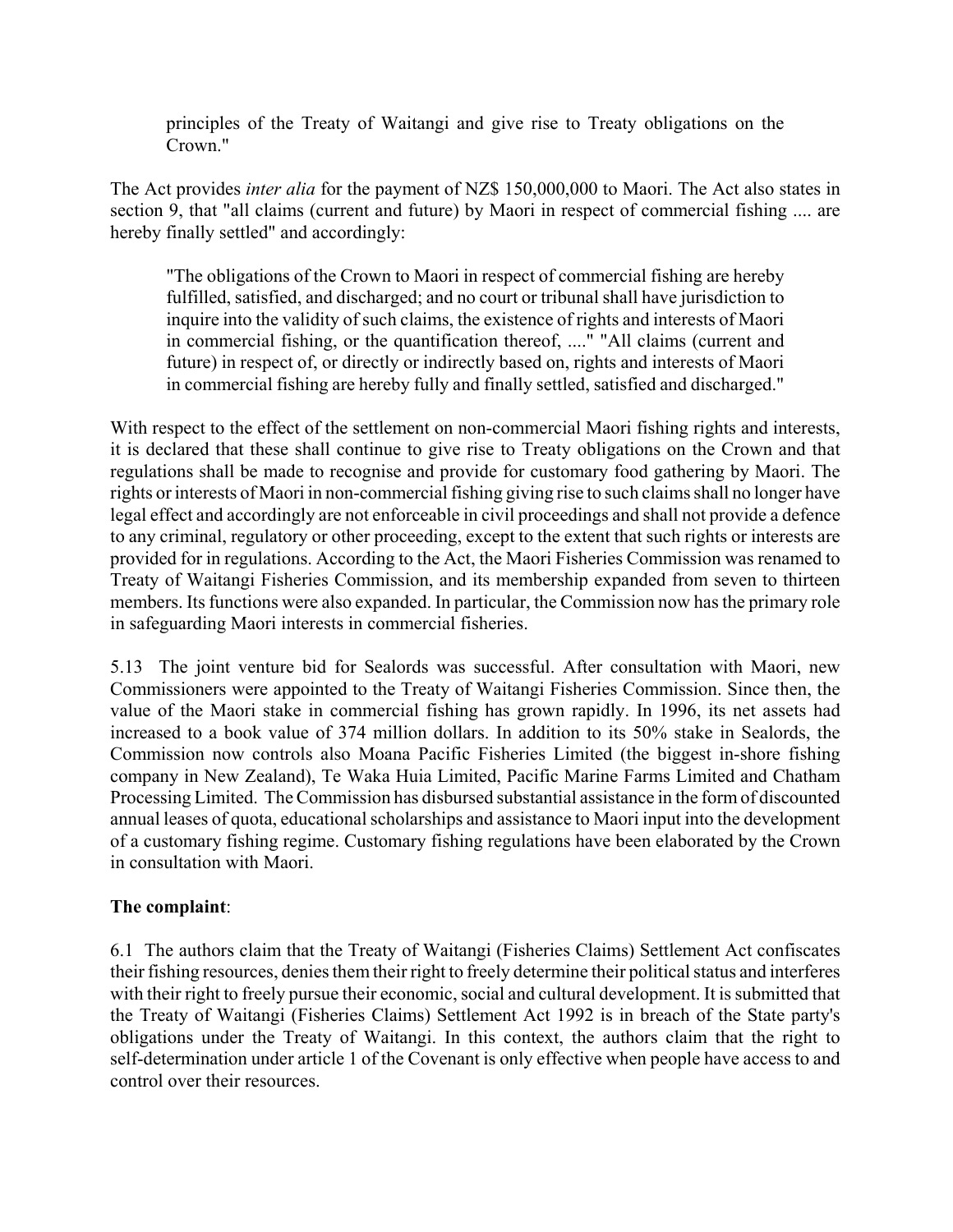6.2 The authors claim that the Government's actions are threatening their way of life and the culture of their tribes, in violation of article 27 of the Covenant. They submit that fishing is one of the main elements of their traditional culture, that they have present-day fishing interests and the strong desire to manifest their culture through fishing to the fullest extent of their traditional territories. They further submit that their traditional culture comprises commercial elements and does not distinguish clearly between commercial and other fishing. They claim that the new legislation removes their right to pursue traditional fishing other than in the limited sense preserved by the law and that the commercial aspect of fishing is being denied to them in exchange for a share in fishing quota. In this connection, the authors refer to the Committee's Views in communication No. 167/1984 (Ominayak v. Canada), where it was recognised that "the rights protected by article 27 include the right of persons, in community with others, to engage in economic and social activities which are part of the culture of the community to which they belong." (9)

6.3 The authors recall that the Quota Management System was found by the Waitangi Tribunal to be in conflict with the Treaty of Waitangi since it gave exclusive possession of property rights in fishing to non-Maori, and that the New Zealand High Court and Court of Appeal had in several decisions between 1987 and 1990 restrained the further implementation of the QMS on the basis that it was "clearly arguable" that the QMS unlawfully breached Maori fishing rights, protected by s 88(2) of the Fisheries Act 1983. With the enactment of the Treaty of Waitangi (Fisheries Claims) Settlement Act 1992, QMS has been validated for all purposes. They state that by repealing s 88(2) of the Fisheries Act 1983, Maori fishing rights are no longer protected.

6.4 Some of the authors claim that no Notices of Discontinuance were signed on behalf of their tribes or sub-tribes in respect of fisheries claims that were pending before the courts and that these proceedings were statutorily discontinued without their tribes' or sub-tribes' consent by s  $11(2)(g)$ and (i) of the Treaty of Waitangi (Fisheries Claims) Settlement Act 1992. This is said to constitute a violation of their right under article 14(1) of the Covenant, to have access to court for the determination of their rights and obligations in a suit at law. In this context, the authors submit that Maori fishing rights are clearly "rights and obligations in a suit at law" within the meaning of article 14(1) of the Covenant because they are proprietary in nature. Prior to the enactment of the Treaty of Waitangi (Fisheries Claims) Settlement Act 1992, Maori filed numerous fishing claims in the courts. The authors submit that article 14(1) of the Covenant guarantees the authors, and their tribes or sub-tribes, the right to have these disputes determined by a tribunal which complies with all of the requirements of article 14. In this context, it is submitted that although customary and aboriginal rights or interests can still be considered by the Waitangi Tribunal in the light of the principles of the Treaty of Waitangi, the Waitangi Tribunal's powers remain recommendatory only.

6.5 The authors submit that prior to the enactment of the Treaty of Waitangi (Fisheries Claims) Settlement Act 1992, they had a right of access to a court or tribunal based on s 88 of the Fisheries Act to protect, determine the nature and extent, and to enforce their common law and Treaty of Waitangi fishing rights or interests. The repeal of this section by the 1992 Act interferes with and curtails their right to a fair and public hearing of their rights and obligations in a suit at law as guaranteed by article 14(1) of the Covenant, because there is no longer any statutory framework within which these rights or interests can be litigated.

#### **The State party's observations**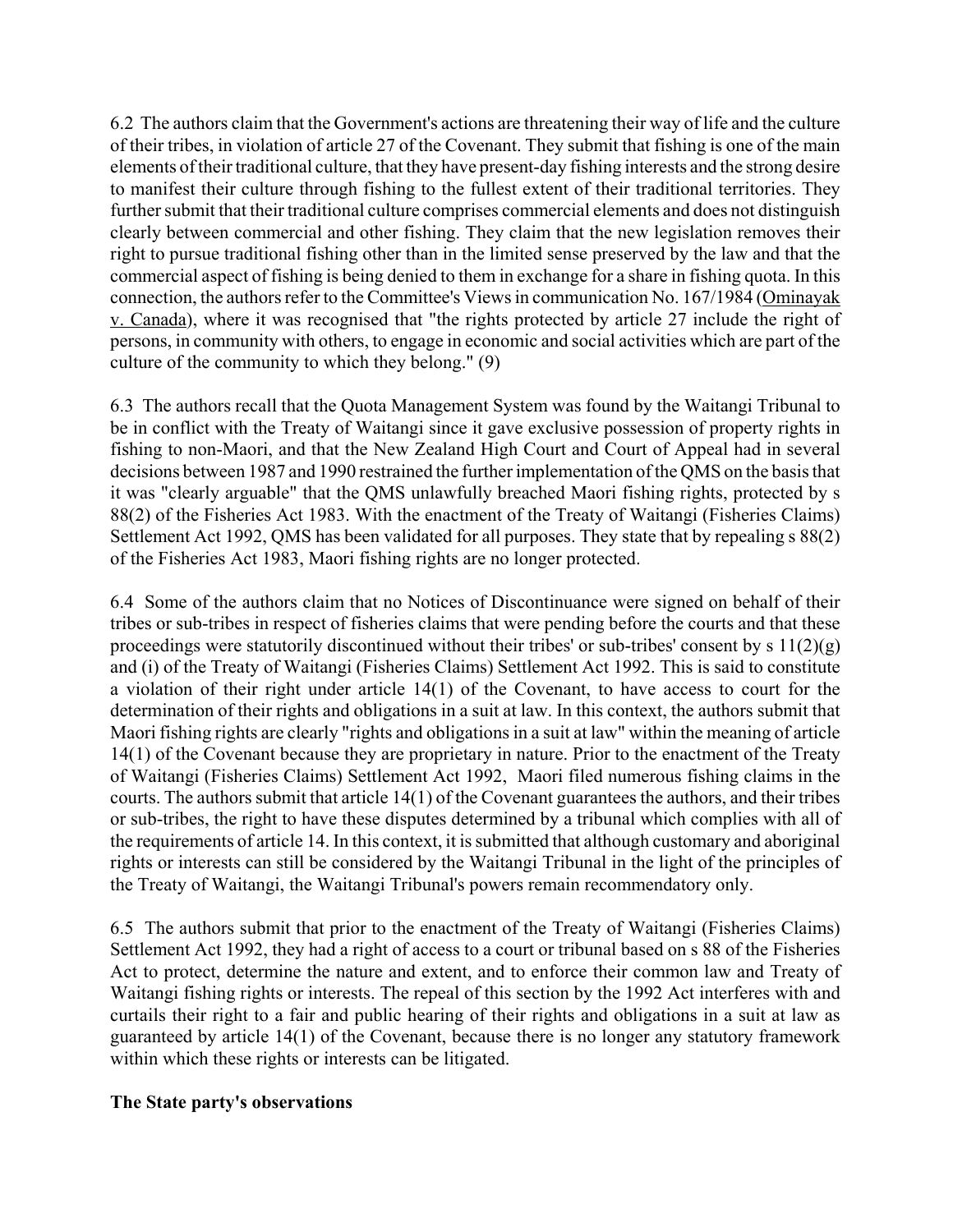7.1 With regard to the authors' claim under Article 27, the State party accepts that the enjoyment of Maori culture encompasses the right to engage in fishing activities and it accepts that it has positive obligations to ensure that these rights are recognised. The Fisheries Settlement, it submits, has achieved this. According to the State party, the right to revenue through quota, together with Maori participation in the Sealords deal, is the modern day embodiment of Maori claims to the commercial fishery. The outcome of the Fisheries Settlement is that Maori, who constitute approximately15% of the population of New Zealand, now have effective control of New Zealand's largest deep water fishing fleet and over 40% of New Zealand's fishing quota. The Settlement is the vehicle that has ensured Maori participation in the commercial fishing industry - on terms set by Maori in a company in which Maori exercise effective control through their shareholding and their representatives on the Board of Directors. According to the State party, the Fisheries Settlement has placed Maori in an unprecedented position to expand their presence in the market through the acquisition of further quota and fishing assets, as well as through diversification in international catching, processing and marketing. This is a route that the Treaty of Waitangi Fisheries Commission and its companies, as well as individual tribes, are increasingly following. The Fisheries Settlement also specifically protects Maori non-commercial fishing rights and statutory regulations have been developed to ensure that provision is made for customary food gathering and that the special relationship between Maori and places of importance for customary food gathering is recognised.

7.2 Further, the State party notes that rights of minorities contained in Article 27 are not unlimited. They may be subject to reasonable regulation and other controls or limitations, provided that these measures have a reasonable and objective justification, are consistent with the other provisions of the Covenant and do not amount to a denial of the right. In the case of the Fisheries Settlement the State party had a number of important obligations to reconcile. It was necessary to balance the concerns of individual dissentients against its obligations to Maori as a whole to secure a resolution to fisheries claims and the need to introduce measures to ensure the sustainability of the resource.

7.3 Moreover, the State party emphasizes that it is evident from the Memorandum of Understanding that it was the common understanding of the Government and the Maori Fisheries Negotiators that the settlement was conditional on confirmation of the Negotiators' mandate to act on behalf of all Maori. Subject to this confirmation, the proposal stipulated that the Sealords purchase would result in the settlement of all Maori rights and interests in New Zealand's commercial fisheries, that the settlement would include the introduction of legislation to repeal section 88(2) of the Fisheries Act 1983 and all other legislation conferring legal entitlements to all Maori fisheries rights and interests, the discontinuance of all litigation in pursuit of Maori rights or interests in commercial fishing and Maori endorsement of the Quota Management System. The State party refers to the Court of Appeal's decision in Te Runanga o Wharekauri Rekohu v. Attorney-General, in which it was found that the proposal negotiated between the Government and the Maori Fisheries Negotiators was consistent with the Government's duty under the Treaty of Waitangi and that a failure to take the opportunity presented by the availability of Sealords for purchase would have been inconsistent with that duty. The State party further refers to similar sentiments expressed by the Waitangi Tribunal.

7.4 As regards the authors' statement that the settlement received only limited support from Maori, the State party recalls the process of consultation pursued by the Maori negotiators following the initialling of the memorandum of understanding, on the basis of which the Maori negotiators and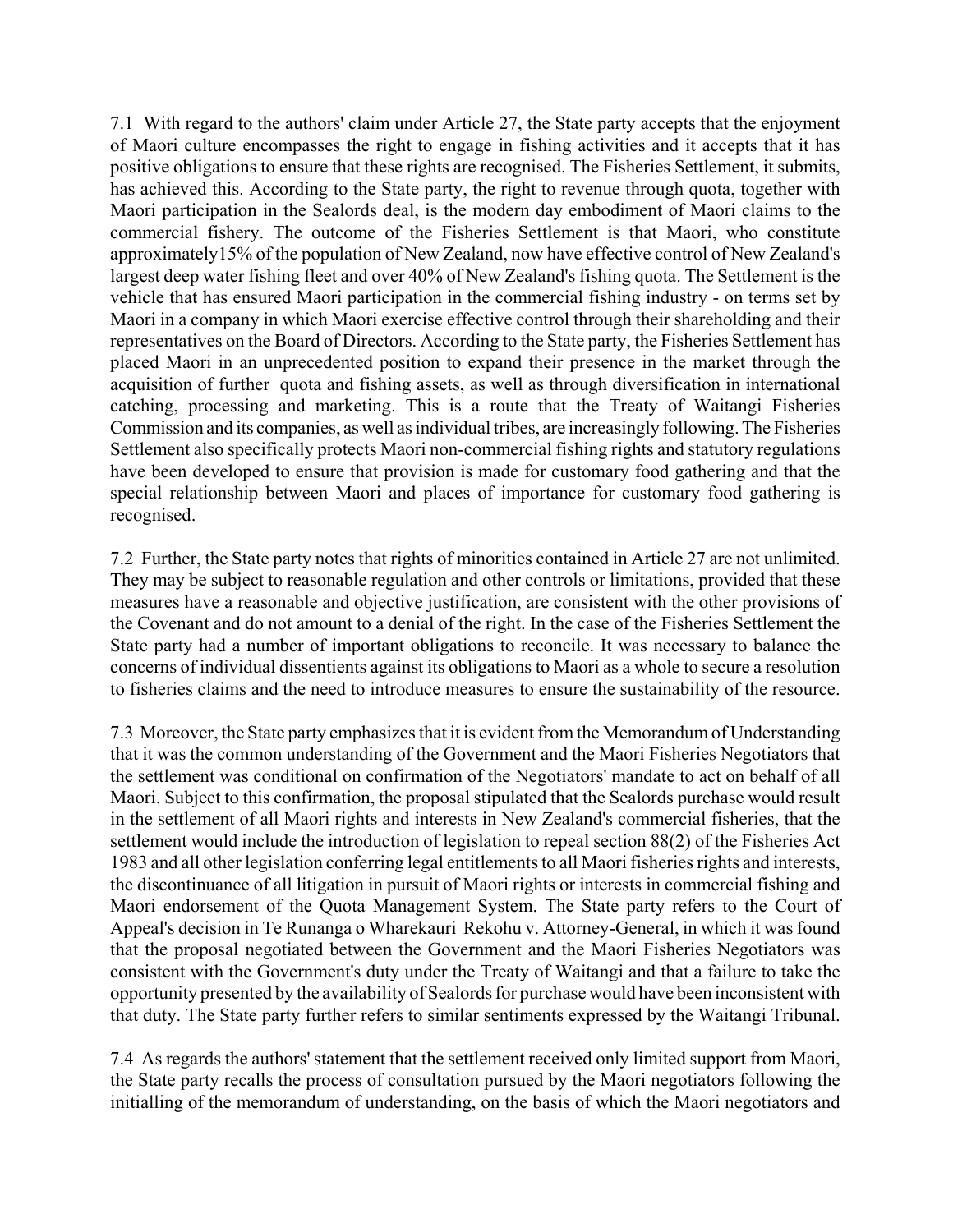subsequently the Crown concluded that there was a sufficient mandate for the negotiation and execution of the Deed of Settlement. The State party refers to the opinion of the Waitangi Tribunal that the report of the Maori negotiators conveyed the impression that there was indeed a mandate for the settlement, provided that the Treaty itself was not compromised, and that in the light of the report it was reasonable for the Crown to believe it was justified in proceeding. The State party also refers to the opinion of the Waitangi Tribunal, "that the settlement should proceed despite the inevitable compromise to the independent rangatiratanga (10) of the dissentients.... On the basis then that the settlement is to introduce new national policy for the benefit of tribes, to perfect rights rather than abrogate them and with protection for the customary position, we consider this settlement can be dealt with not just at an iwi level, but a pan iwi level, where the actual consent of each iwi is not a pre-requisite, and a general consensus can be relied upon". The State party emphasizes that responsibility for satisfying the Government that the proposal had the support of Maori lay with the Negotiators, and that the process of internal decision making within Maori was not a matter of direct concern to the Government which was entitled to rely on the report of the Negotiators. The State party further refers to the Committee's decision in Grand Chief Donald Marshall et al. v. Canada (11) where the Human Rights Committee rejected a claim that all tribal groups should have a right to participate in consultations on aboriginal matters.

7.5 As to the authors' criticism of the Quota Management System, the State party states that the system was introduced out of the need for effective measures to conserve the depleted inshore fishery. In this context, the State party submits that it had a duty to all New Zealanders to conserve and manage the resource for future generations. The State party recalls that the decisions by the Waitangi Tribunal and the Court of Appeal, while criticising the initial implementation, recognised that the purpose and intention of the Quota Management System was not necessarily in conflict with the principles and terms of the Treaty of Waitangi. The State party emphasizes that while the Quota Management System imposed a new regime which changed the nature of the Maori commercial fishing interest, this was based on the reasonable and objective needs of overall sustainable management.

7.6 With regard to the Committee's statement when declaring the communication admissible that only at the determination of the merits of the case will the Committee be able to determine the relevance of Article 1 to the authors' claims under Article 27, the State party submits that it would be most concerned if the Committee were to depart from the position which has been accepted by States parties to the Covenant and by the Committee itself that the Committee has no jurisdiction to consider claims regarding the rights contained in Article 1. Those rights have long been recognised as collective rights. Therefore, they fall outside the Committee's mandate to consider complaints by individuals, and it is not within the ambit of the Optional Protocol procedures for individuals purporting to represent Maori to raise alleged violations of the collective rights contained in Article 1. The State party further argues that the rights in Article 1 attach to "peoples" of a state in their entirety, not to minorities, whether indigenous or not, within the borders of an independent and democratic state. Moreover, the State party challenges the authors' authority to speak on behalf of the majority of the members of their tribes.

7.7 With respect to the authors' claim that they are victims of a violation of Article 14(1) of the Covenant, the State party submits that the authors' complaint is fundamentally misconceived and amounts to an attempt to import into the Article a content which is not consistent with the language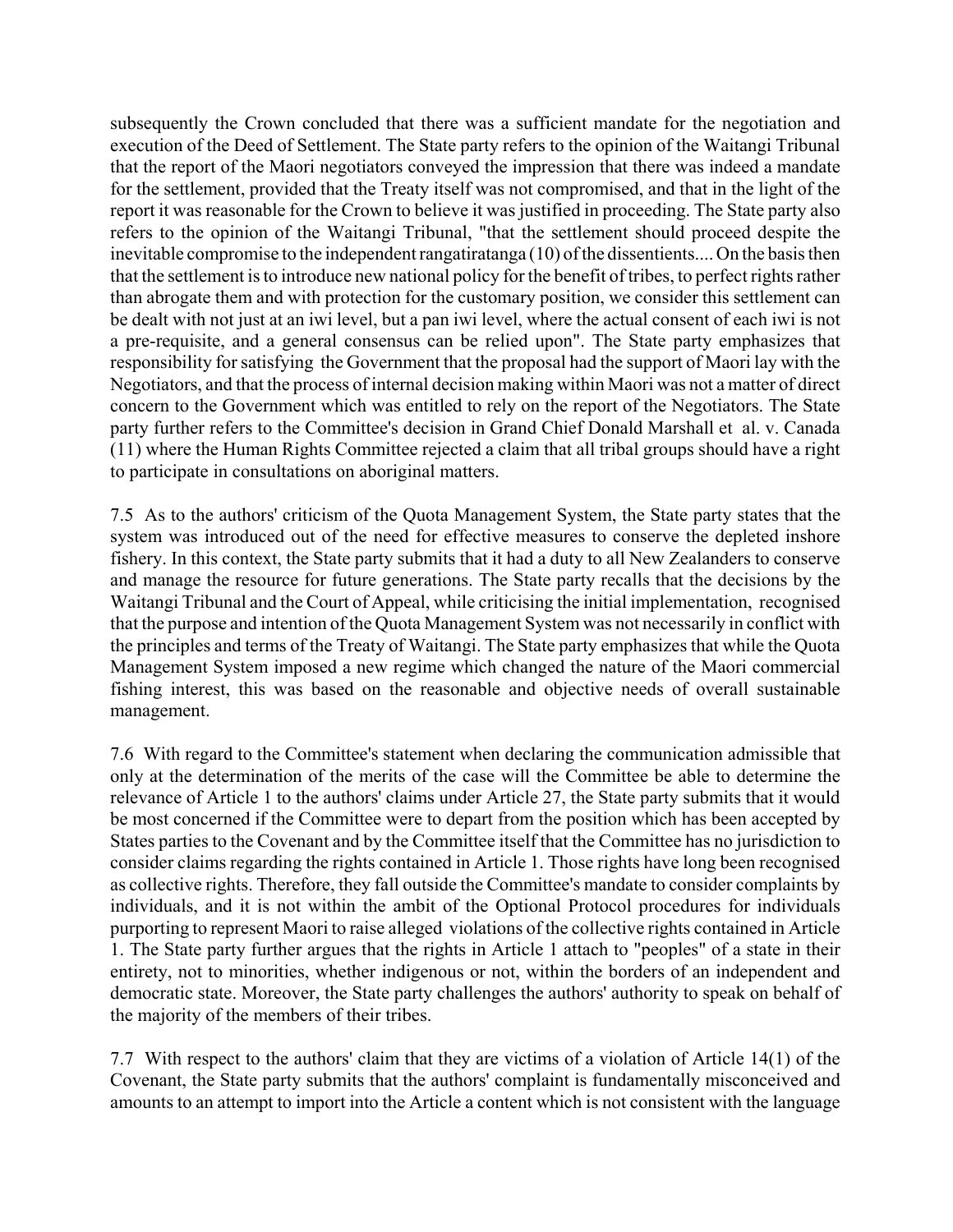of the Article and which was not intended at the time the Covenant was drafted. According to the State party, Article 14 does not provide a general right of access to courts in the absence of rights and jurisdiction recognised by law. Rather Article 14 sets out procedural standards which must be upheld to ensure the proper administration of justice. The requirements of Article 14 do not arise in a vacuum. The State party submits that the introductory words of the Article make it clear that the guarantee of those procedural standards arises only when criminal or civil proceedings are in prospect; that is, when there is a legal cause of action to be tried in a court of competent jurisdiction. The consequence of the position put forward by the authors would be that a State's legislature could not determine the jurisdiction of its Courts and the Committee would be involved in making substantive decisions on the justiciability of rights in domestic legal systems which extend far beyond the guarantees in the Covenant.

7.8 The State party adds that the authors' complaint seeks to obscure the central element of the 1992 Settlement. In the State party's opinion, the authors' argument that the Settlement extinguished a right to go to court in respect of pre-existing claims ignores the fact that the Settlement in fact settled those claims by transforming them into a guaranteed entitlement to participate in the commercial fisheries. Since those claims had been settled, by definition there could no longer be a right to go to court to seek a further expansion of those rights. The State party explains, however, that while any pre-existing claims can no longer found a cause of action, Maori fisheries issues do remain within the jurisdiction of the courts. Decisions of the Treaty of Waitangi Fisheries Commission regarding the allocation of the benefits of the Settlement are subject to review by the courts in the same manner as decisions of any other statutory body. Likewise the regulations regarding customary fishing rights and decisions taken pursuant to these regulations are reviewable by the courts and the Waitangi Tribunal. Recent litigation before the New Zealand courts, including that before the Court of Appeal regarding the extent to which urban Maori who are unaffiliated with iwi structures have the right to benefit from the Settlement and regarding a proposed allocation of benefit of the Settlement, demonstrate conclusively that access to the courts remains. In addition, Maori who are engaged in fishing activities have exactly the same rights as any other New Zealander to go to court to challenge decisions of the Government which affect those rights or to seek protection of those rights from encroachment by others.

7.9 In conclusion, the State party asserts that the Fisheries Settlement has not breached the rights of the authors, or of any other Maori, under the Covenant. On the contrary, the State party submits that the Settlement should be regarded as one of the most positive achievements in recent years in securing the recognition of Maori rights in conformity with the principles of the Treaty of Waitangi. The State party states that it is committed to resolve and settle Maori grievances in an honourable and equitable manner. It acknowledges that any such settlements, which require a degree of compromise and accommodation on both sides, are unlikely to attract unanimous support from Maori. In this context, it states that the Settlement did not have unanimous support from non-Maori New Zealanders either. Indeed, it was evident from public reaction at the time that a significant proportion of non-Maori New Zealanders were opposed to the Settlement and did not accept that Maori should be accorded distinctive rights to the New Zealand fisheries. However, the State party observes that it cannot allow itself to be paralysed by a lack of unanimity, and it will not use the withholding of agreement by some dissentients, Maori or non-Maori, as an excuse for failing to take positive action to redress Maori grievances in circumstances where such action has the clear support of the majority of interested Maori. The State party therefore submits that the Committee should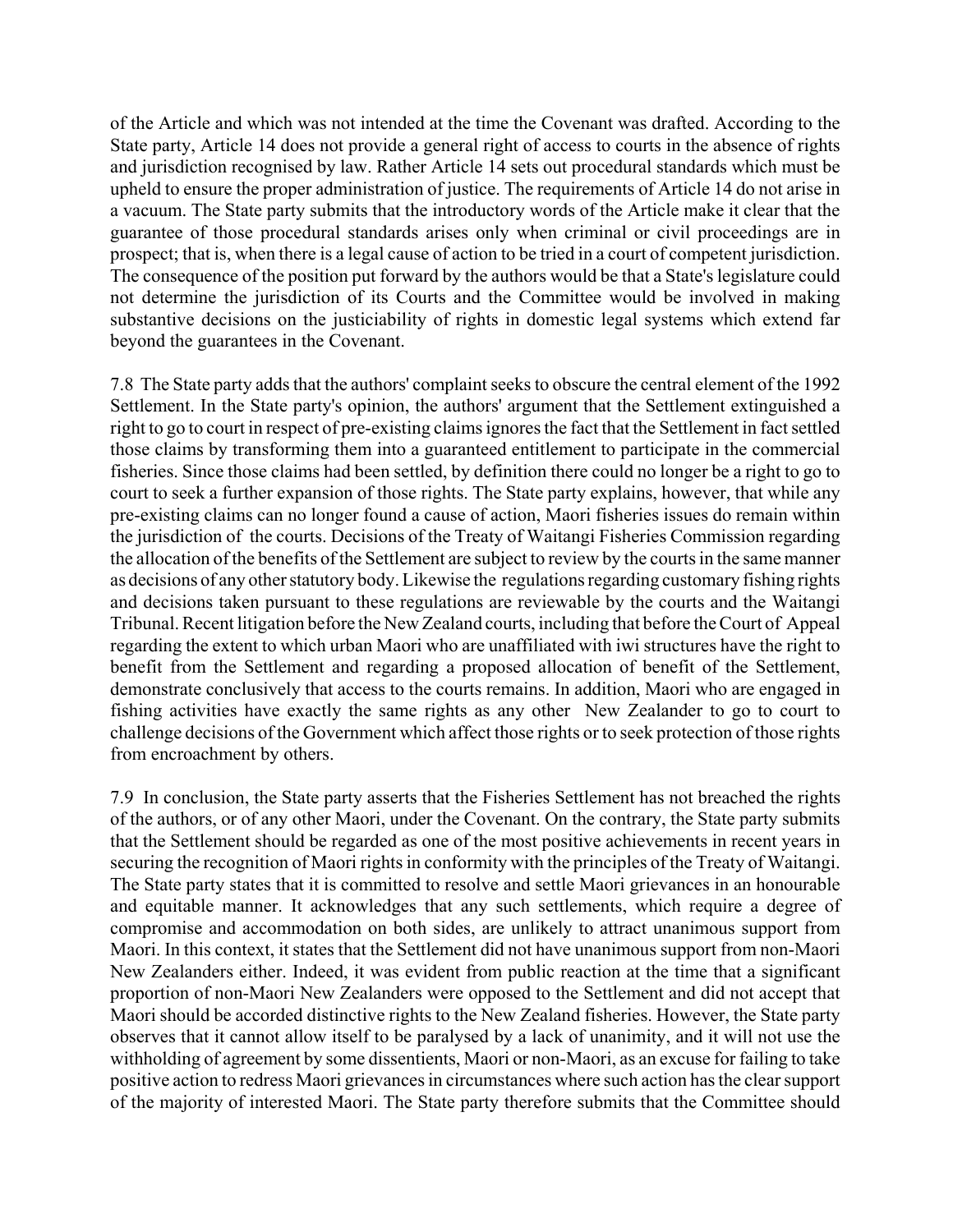dismiss the authors' complaints.

### **Authors' comments on the State party's submission:**

8.1 The authors argue that article 27 of the Covenant requires the Government of New Zealand to adduce convincing and cogent evidence which establishes the necessity and proportionality of its interferences with the rights and freedoms of the authors, and their tribes or sub-tribes, as guaranteed by article 27. The authors submit that the State party has not advanced any reasons why, nor provided any empirical evidence to substantiate that ss 9, 10, 11, 33, 34, 37 and 40 of the Treaty of Waitangi (Fisheries Claims) Settlement Act 1992 are "reasonable or necessary" to achieve the objectives of ensuring proper management of fisheries, including meeting international obligations for the conservation and management of marine living resources. The authors further submit that "if the Government of New Zealand wishes to arrogate to itself the power to regulate Maori fisheries without the consent of the authors, and their tribes or sub tribes who are recognised as having rangatiratanga and dominion over, and property interests in, those fisheries pursuant to the Treaty of Waitangi, article 27 of the Covenant requires the Government of New Zealand to adduce convincing and cogent evidence which established the necessity and proportionality of its interferences with the rights and freedoms of the authors, and their tribes or sub-tribes, as guaranteed by article 27." The authors submit that the State party has not adduced any such evidence.

8.2 Furthermore, the authors submit that article 27 of the Covenant requires the State party to take positive steps to assist Maori to enjoy their own culture. They argue that, far from fulfilling this aspect of its obligations under article 27 of the Covenant, the State party has, by its enactment of the Treaty of Waitangi (Fisheries Claims) Settlement Act 1992, seriously interfered with the enjoyment by the authors, and their tribes or sub-tribes, of their rights or freedoms under article 27. The authors also submit that article 27 of the Covenant requires the Government of New Zealand to implement the Treaty of Waitangi. The authors emphasize that fishing is a fundamental aspect of Maori culture and religion. As an articulation of this close relationship they refer to the following passage in the Muriwhenua Fishing Report by the Waitangi Tribunal. (12)

"To understand the significance of such key Treaty words as "taonga" and "tino rangatiratanga" each must be seen within the context of Maori cultural values. In the Maori idiom "taonga" in relation to fisheries equates to a resource, to a source of food, an occupation, a source of goods for gift-exchange, and is a part of the complex relationship between Maori and their ancestral lands and water. The fisheries taonga contains a vision stretching back into the past, and encompasses 1,000 years of history and legend, incorporates the mythological significance of the gods and taniwha, and of the tipuna and kaitiaki. The taonga endures through fluctuations in the occupation of tribal areas and the possession of resources over periods of time, blending into one, the whole of the land, waters, sky, animals, plants and the cosmos itself, a holistic body encompassing living and non-living elements.

This taonga requires particular resource, health and fishing practices and a sense of inherited guardianship of resources. When areas of ancestral land and adjacent fisheries are abused through over-exploitation or pollution, the tangata whenua and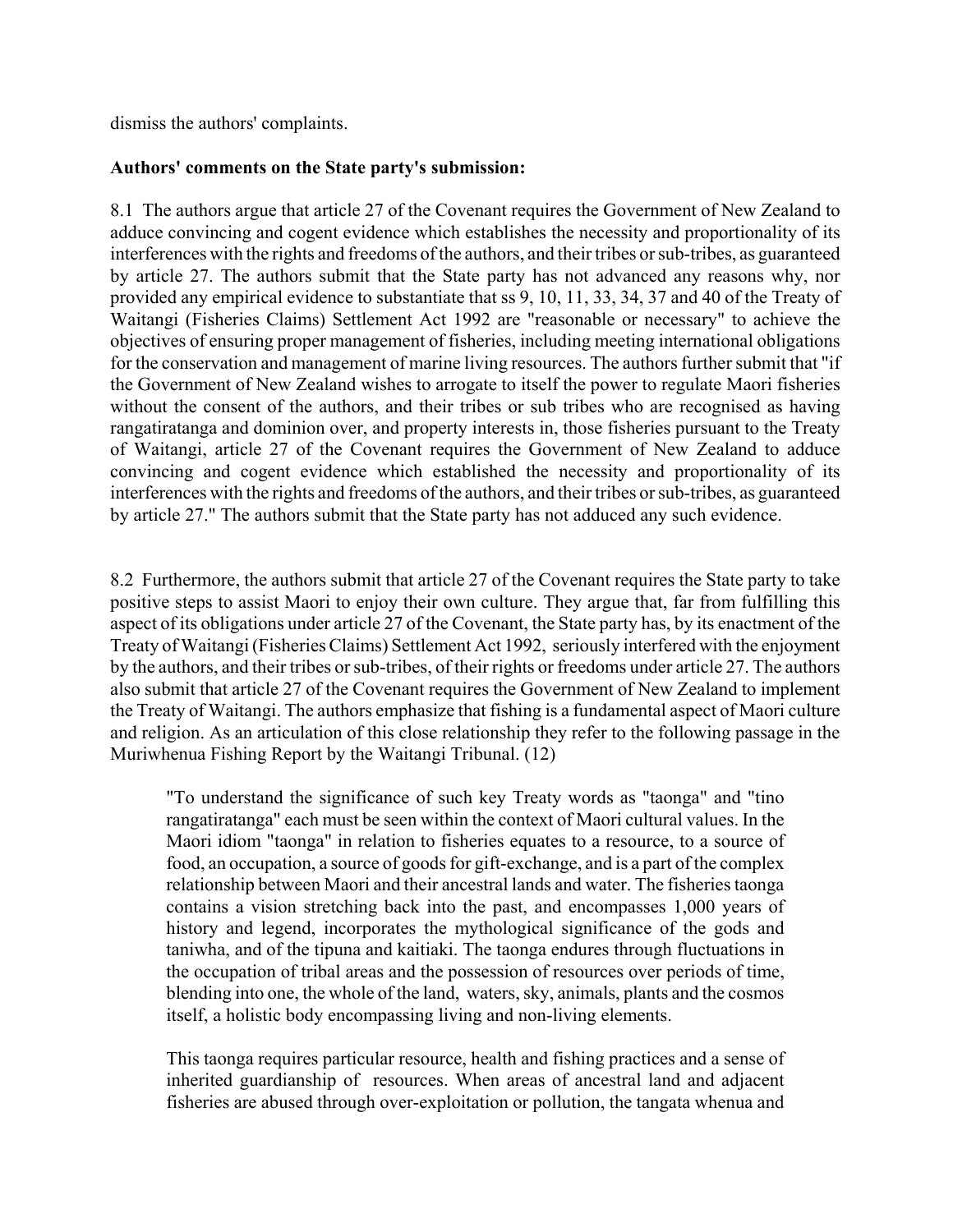their values are offended. The affront is felt by present-day kaitiaki (guardians) not just for themselves but for their tipuna in the past.

The Maori "taonga" in terms of fisheries has a depth and a breadth which goes beyond quantitative and material questions of catch volumes and cash incomes. It encompasses a deep sense of conservation and responsibility to the future, which colours their thinking, attitude and behaviour towards their fisheries.

The fisheries taonga includes connections between the individual and tribe, and fish and fishing grounds in the sense not just of tenure, or "belonging", but also of personal or tribal identity, blood and genealogy, and of spirit. This means that a "hurt" to the environment or to the fisheries may be felt personally by a Maori person or tribe, and may hurt not only the physical being, but also the prestige, the emotions and the mana.

The fisheries taonga, like other taonga, is a manifestation of a complex Maori physico-spiritual conception of life and life's forces. It contains economic benefits, but it is also a giver of personal identity, a symbol of social stability, and a source of emotional and spiritual strength.

This vision provided the mauri (life-force) which ensured the continued survival of the iwi Maori. Maori fisheries include, but are not limited to a narrow physical view of fisheries, fish, fishing ground, fishing methods and the sale of those resources, for monetary gain; but they also embrace much deeper dimensions in the Maori mind."

 8.3 In this context, the authors refer to the Committee's General Comment on article 27 and submit that article 27 of the Covenant clearly protects Maori enjoyment of their fishing rights. They contest the State party's position that the right of Maori to engage in fisheries activities has been "secured" by the provisions of the Treaty of Waitangi (Fisheries Claims) Settlement Act 1992 and the Maori Fisheries Act 1989. Indeed, they claim that these rights have been effectively extinguished and/or abrogated and that the benefits provided to Maori under the legislation do not constitute lawful satisfaction. It is submitted that the Treaty of Waitangi (Fisheries Claims) Settlement Act 1992 imposes an artificial division upon their fishing rights or interests in their fisheries without regard to the sacred nature of the relationship which exists between the authors (both personal and tribal) and their fisheries; it effectively curtails the ability of the authors, and their tribes or sub-tribes, to protect their fisheries for future generations; it extinguishes and/or effectively abrogates their common law and Treaty of Waitangi rights or interests; it affects their ability to harvest and manage their fisheries in accordance with their cultural and religious customs and traditions; and it imposes a regime which relocates regulatory power over Maori fisheries in the hands of the Director-General of Fisheries.

8.4 They also argue that the Waitangi Tribunal clearly expressed the view that the acceptability of any "inevitable compromise to the independent rangatiratanga of the dissentients" was predicated upon the modification of the implementing legislation by the Government of New Zealand in accordance with the Waitangi Tribunal's recommendations. The authors further argue that their case is distinguishable from the case of Grand Chief Donald Marshall et al. v. Canada, since that case did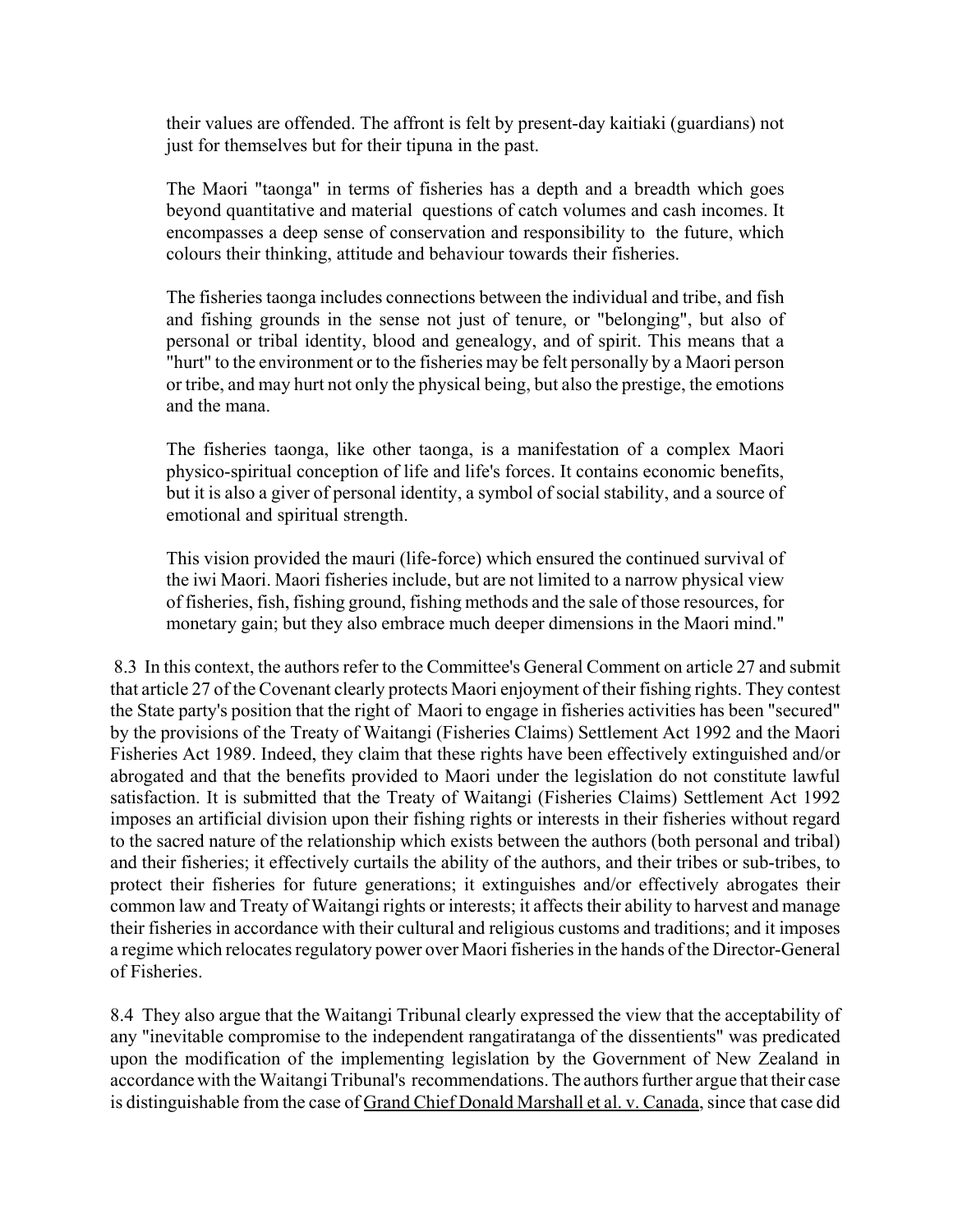not concern the necessity of obtaining a minority group's consent to the extinguishment and/or effective abrogation of its property rights and denial of access to the courts to enforce those rights.

8.5 With respect to the discontinuance of the legal proceedings in the Court, five authors argue that the notices of discontinuance signed on behalf of their tribe were not signed by those who had the authority to do so. Another five authors state that no notice of discontinuance was signed on behalf of their tribes.

## **Issues and proceedings before the Committee**

9.1 The Human Rights Committee has considered the present communication in the light of all the information made available to it by the parties, as provided in article 5, paragraph 1, of the Optional Protocol.

9.2 The Committee observes that the Optional Protocol provides a procedure under which individuals can claim that their individual rights have been violated. These rights are set out in part III of the Covenant, articles 6 to 27, inclusive.(13) As shown by the Committee's jurisprudence, there is no objection to a group of individuals, who claim to be commonly affected, to submit a communication about alleged breaches of these rights. Furthermore, the provisions of article 1 may be relevant in the interpretation of other rights protected by the Covenant, in particular article 27.

9.3 The first issue before the Committee therefore is whether the authors' rights under article 27 of the Covenant have been violated by the Fisheries Settlement, as reflected in the Deed of Settlement and the Treaty of Waitangi (Fisheries Claims) Settlement Act 1992. It is undisputed that the authors are members of a minority within the meaning of article 27 of the Covenant; it is further undisputed that the use and control of fisheries is an essential element of their culture. In this context, the Committee recalls that economic activities may come within the ambit of article 27, if they are an essential element of the culture of a community. (14) The recognition of Maori rights in respect of fisheries by the Treaty of Waitangi confirms that the exercise of these rights is a significant part of Maori culture. However, the compatibility of the 1992 Act with the treaty of Waitangi is not a matter for the Committee to determine.

9.4 The right to enjoy one's culture cannot be determined in abstracto but has to be placed in context. In particular, article 27 does not only protect traditional means of livelihood of minorities, but allows also for adaptation of those means to the modern way of life and ensuing technology. In this case the legislation introduced by the State affects, in various ways, the possibilities for Maori to engage in commercial and non-commercial fishing. The question is whether this constitutes a denial of rights. On an earlier occasion, the Committee has considered that:

" A State may understandably wish to encourage development or allow economic activity by enterprises. The scope of its freedom to do so is not to be assessed by reference to a margin of appreciation, but by reference to the obligations it has undertaken in article 27. Article 27 requires that a member of a minority shall not be denied his right to enjoy his own culture. Thus, measures whose impact amount to a denial of the right will not be compatible with the obligations under article 27. However, measures that have a certain limited impact on the way of life of persons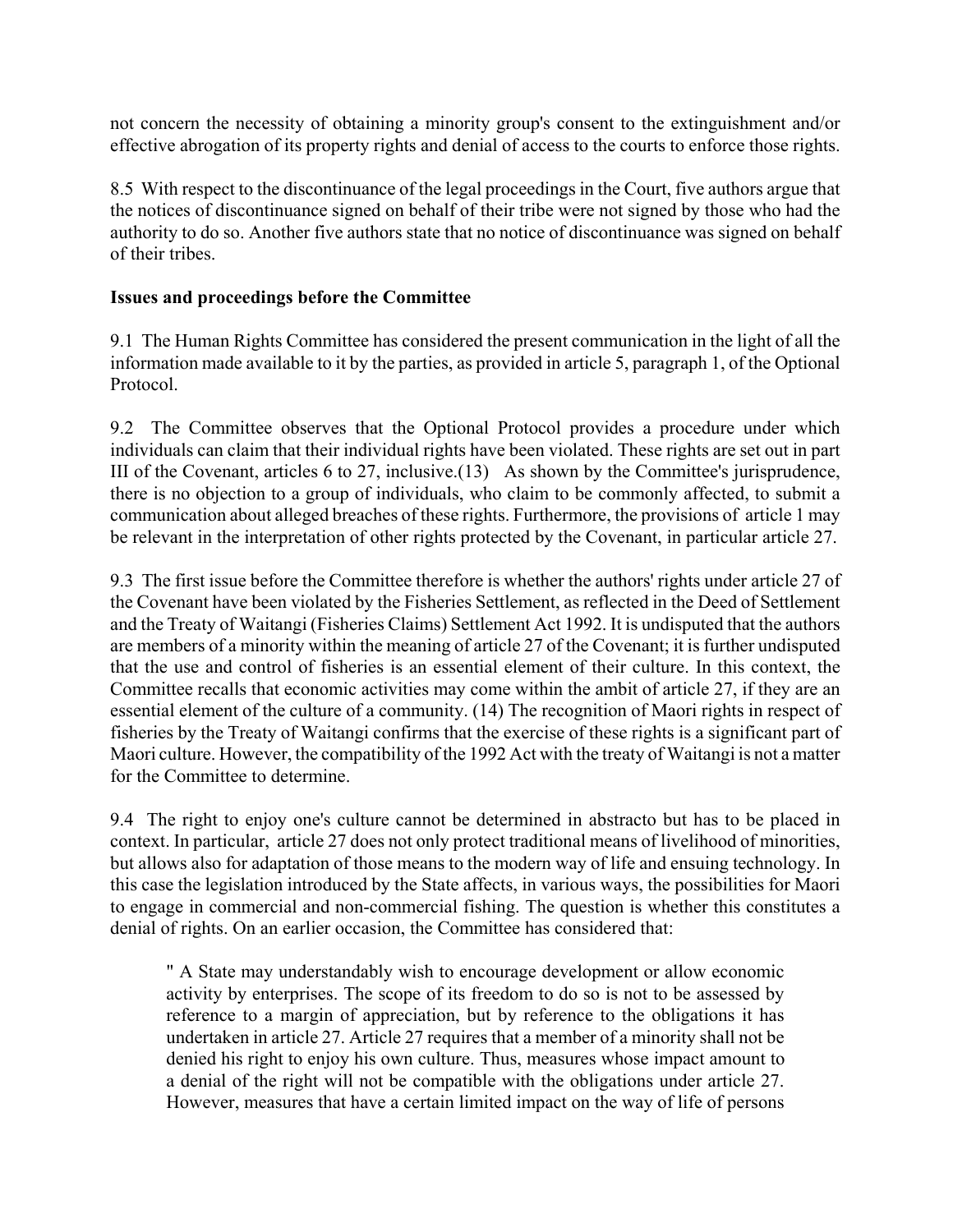belonging to a minority will not necessarily amount to a denial of the right under article 27." (15)

9.5 The Committee recalls its general comment on article 27, according to which, especially in the case of indigenous peoples, the enjoyment of the right to one's own culture may require positive legal measures of protection by a State party and measures to ensure the effective participation of members of minority communities in decisions which affect them. (16) In its case law under the Optional Protocol, the Committee has emphasised that the acceptability of measures that affect or interfere with the culturally significant economic activities of a minority depends on whether the members of the minority in question have had the opportunity to participate in the decision-making process in relation to these measures and whether they will continue to benefit from their traditional economy. (17) The Committee acknowledges that the Treaty of Waitangi (Fisheries Settlement) Act 1992 and its mechanisms limit the rights of the authors to enjoy their own culture.

9.6 The Committee notes that the State party undertook a complicated process of consultation in order to secure broad Maori support to a nation-wide settlement and regulation of fishing activities. Maori communities and national Maori organizations were consulted and their proposals did affect the design of the arrangement. The Settlement was enacted only following the Maori representatives' report that substantial Maori support for the Settlement existed. For many Maori, the Act was an acceptable settlement of their claims. The Committee has noted the authors' claims that they and the majority of members of their tribes did not agree with the Settlement and that they claim that their rights as members of the Maori minority have been overridden. In such circumstances, where the right of individuals to enjoy their own culture is in conflict with the exercise of parallel rights by other members of the minority group, or of the minority as a whole, the Committee may consider whether the limitation in issue is in the interests of all members of the minority and whether there is reasonable and objective justification for its application to the individuals who claim to be adversely affected. (18)

9.7 As to the effects of the agreement, the Committee notes that before the negotiations which led to the Settlement the Courts had ruled earlier that the Quota Management System was in possible infringement of Maori rights because in practice Maori had no part in it and were thus deprived of their fisheries. With the Settlement, Maori were given access to a great percentage of quota, and thus effective possession of fisheries was returned to them. In regard to commercial fisheries, the effect of the Settlement was that Maori authority and traditional methods of control as recognised in the Treaty were replaced by a new control structure, in an entity in which Maori share not only the role of safeguarding their interests in fisheries but also the effective control. In regard to non-commercial fisheries, the Crown obligations under the Treaty of Waitangi continue, and regulations are made recognising and providing for customary food gathering.

9.8 In the consultation process, special attention was paid to the cultural and religious significance of fishing for the Maori, inter alia to securing the possibility of Maori individuals and communities to engage themselves in non-commercial fishing activities. While it is a matter of concern that the settlement and its process have contributed to divisons amongst Maori, nevertheless, the Committee concludes that the State party has, by engaging itself in the process of broad consultation before proceeding to legislate, and by paying specific attention to the sustainability of Maori fishing activities, taken the necessary steps to ensure that the Fisheries Settlement and its enactment through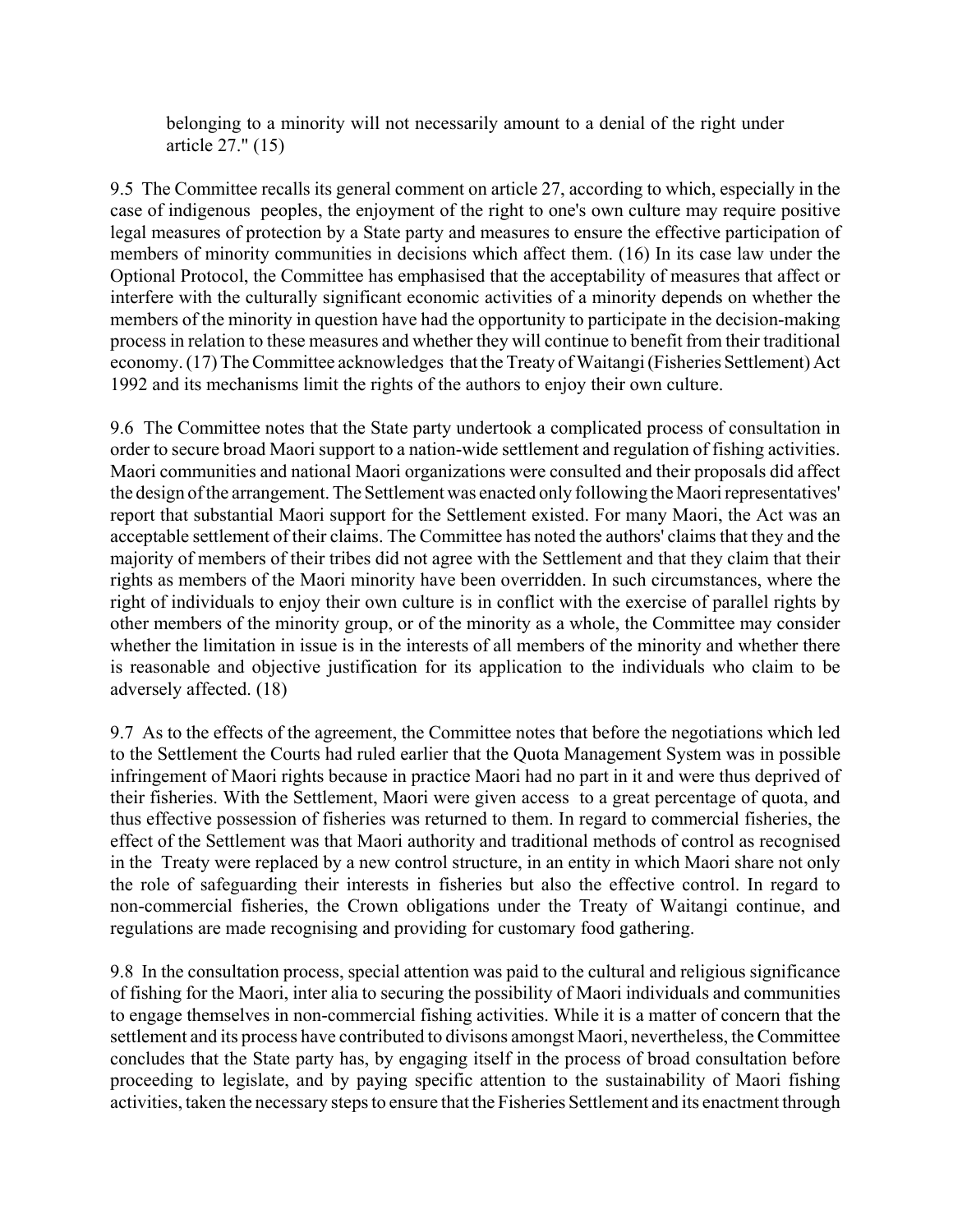legislation, including the Quota Management System, are compatible with article 27.

9.9 The Committee emphasises that the State party continues to be bound by article 27 which requires that the cultural and religious significance of fishing for Maori must deserve due attention in the implementation of the Treaty of Waitangi (Fisheries Claims) Settlement Act. With reference to its earlier case law (19), the Committee emphasises that in order to comply with article 27, measures affecting the economic activities of Maori must be carried out in a way that the authors continue to enjoy their culture, and profess and practice their religion in community with other members of their group. The State party is under a duty to bear this in mind in the further implementation of the Treaty of Waitangi (FisheriesClaims) Settlement Act.

9.10 The authors' complaints about the discontinuance of the proceedings in the courts concerning their claim to fisheries must be seen in the light of the above. While in the abstract it would be objectionable and in violation of the right to access to court if a State party would by law discontinue cases that are pending before the courts, in the specific circumstances of the instant case, the discontinuance occurred within the framework of a nation wide settlement of exactly those claims that were pending before the courts and that had been adjourned awaiting the outcome of negotiations. In the circumstances, the Committee finds that the discontinuance of the authors' court cases does not amount to a violation of article 14(1) of the Covenant.

9.11 With regard to the authors' claim that the Act prevents them from bringing claims concerning the extent of their fisheries before the courts, the Committee notes that article 14(1) encompasses the right to access to court for the determination of rights and obligations in a suit at law. In certain circumstances the failure of a State party to establish a competent court to determine rights and obligations may amount to a violation of article 14(1). In the present case, the Act excludes the courts' jurisdiction to inquire into the validity of claims by Maori in respect to commercial fishing, because the Act is intended to settle these claims. In any event, Maori recourse to the Courts to enforce claims regarding fisheries was limited even before the 1992 Act; Maori rights in commercial fisheries were enforceable in the Courts only to the extent that s 88(2) of the Fisheries Act expressly provided that nothing in the Act was to affect Maori fishing rights. The Committee considers that whether or not claims in respect of fishery interests could be considered to fall within the definition of a suit at law, the 1992 Act has displaced the determination of Treaty claims in respect of fisheries by its specific provisions. Other aspects of the right to fisheries, though, still give the right to access to court, for instance in respect of the allocation of quota and of the regulations governing customary fishing rights. The authors have not substantiated the claim that the enactment of the new legislative framework has barred their access to court in any matter falling within the scope of article 14, paragraph 1. Consequently, the Committee finds that the facts before it do not disclose a violation of article 14, paragraph 1.

10. The Human Rights Committee, acting under article 5, paragraph 4, of the Optional Protocol to the International Covenant on Civil and Political Rights, is of the view that the facts before it do not reveal a breach of any of the articles of the Covenant.

 $\frac{1}{2}$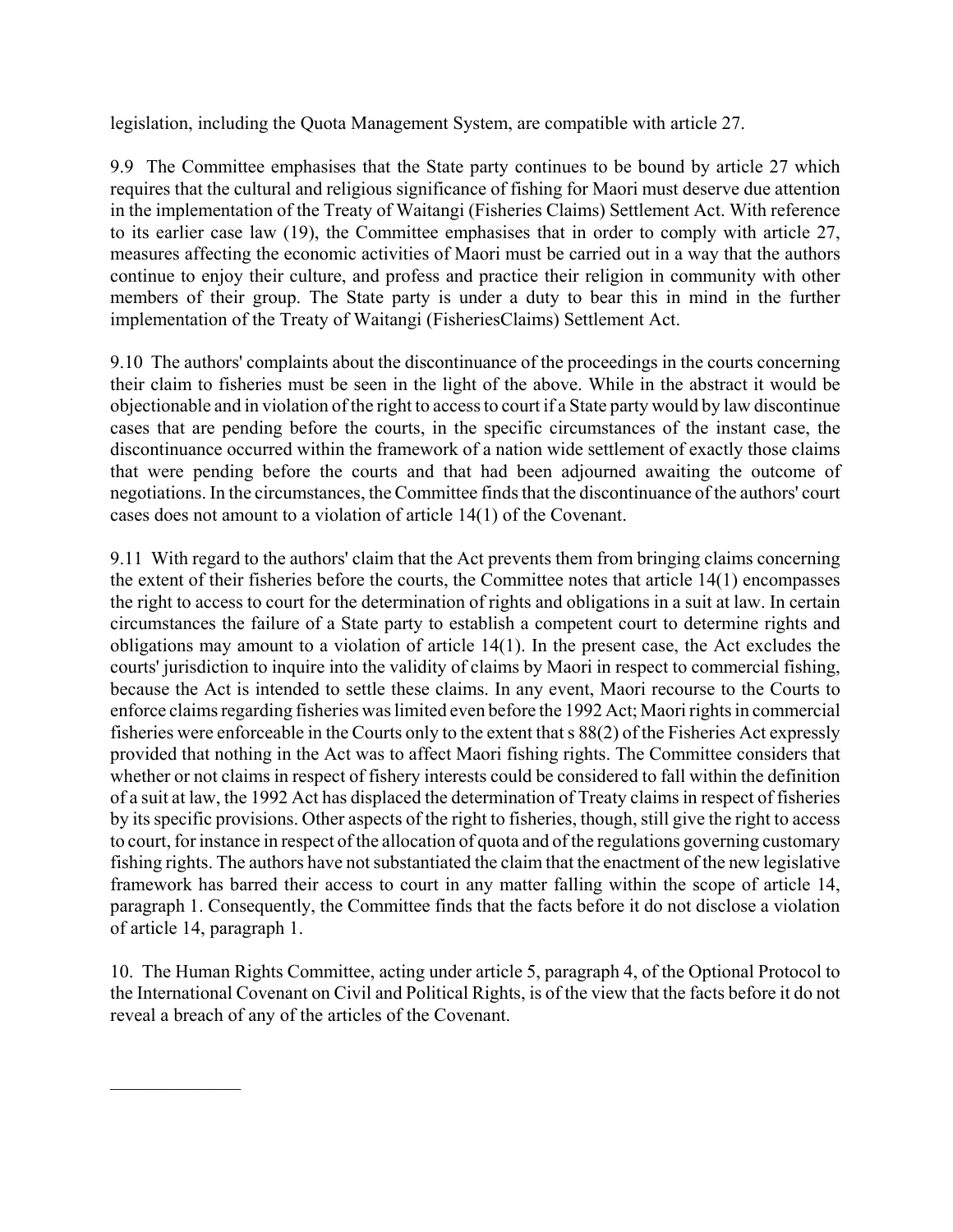\* The following members of the Committee participated in the examination of the present communication: Mr. Abdelfattah Amor, Mr. Nisuke Ando, Mr. Prafullachandra Natwarlal Bhagwati, Lord Colville, Ms. Elizabeth Evatt, Ms. Pilar Gaitan de Pombo, Mr. Louis Henkin, Mr. Eckart Klein, Mr. David Kretzmer, Ms. Cecilia Medina Quiroga, Mr. Martin Scheinin, Mr. Hipólito Solari Yrigoyen, Mr. Roman Wieruszewski, Mr. Maxwell Yalden, Mr. Abdallah Zakhia.

The text of an individual opinion signed by one Committee member is appended to the present document.

[Adopted in English, French and Spanish, the English text being the original version. Subsequently to be translated into Arabic, Chinese and Russian as part of the Committee's Annual Report to the General Assembly.]

### **Appendix**

#### **Individual opinion by Mr. Martin Scheinin (partly dissenting)**

I concur with the main findings of the Committee in the case, related to article 27 of the Covenant. However, I express my dissent on paragraph 9.10 of the Views. In my opinion, the fact that an overall settlement of fisheries claims is found to be compatible with article 27, provided that the conditions of effective consultation and securing the sustainability of culturally significant forms of Maori fishing are met, does not exempt the State party from its obligations under article 14, paragraph 1. In my opinion, there has been a violation of the rights of the authors under article 14, paragraph 1, to the extent that:

- the legislation in question had the effect of discontinuing pending lawsuits instituted by the same authors or persons duly representing them;

- such discontinuation was not approved by the authors or other persons duly authorised to withdraw the lawsuit in question; and

- the implementation of the Treaty of Waitangi (Fisheries Claims) Settlement Act or other measures provided by the State party have not resulted in those authors subject to discontinuation meeting the conditions above having received an effective remedy in accordance with article 2, paragraph 3, of the Covenant.

M. Scheinin [signed]

[Done in English, French and Spanish, the English text being the original version. Subsequently to be translated also in Arabic, Chinese and Russian as part of the Committee's annual report to the General Assembly.]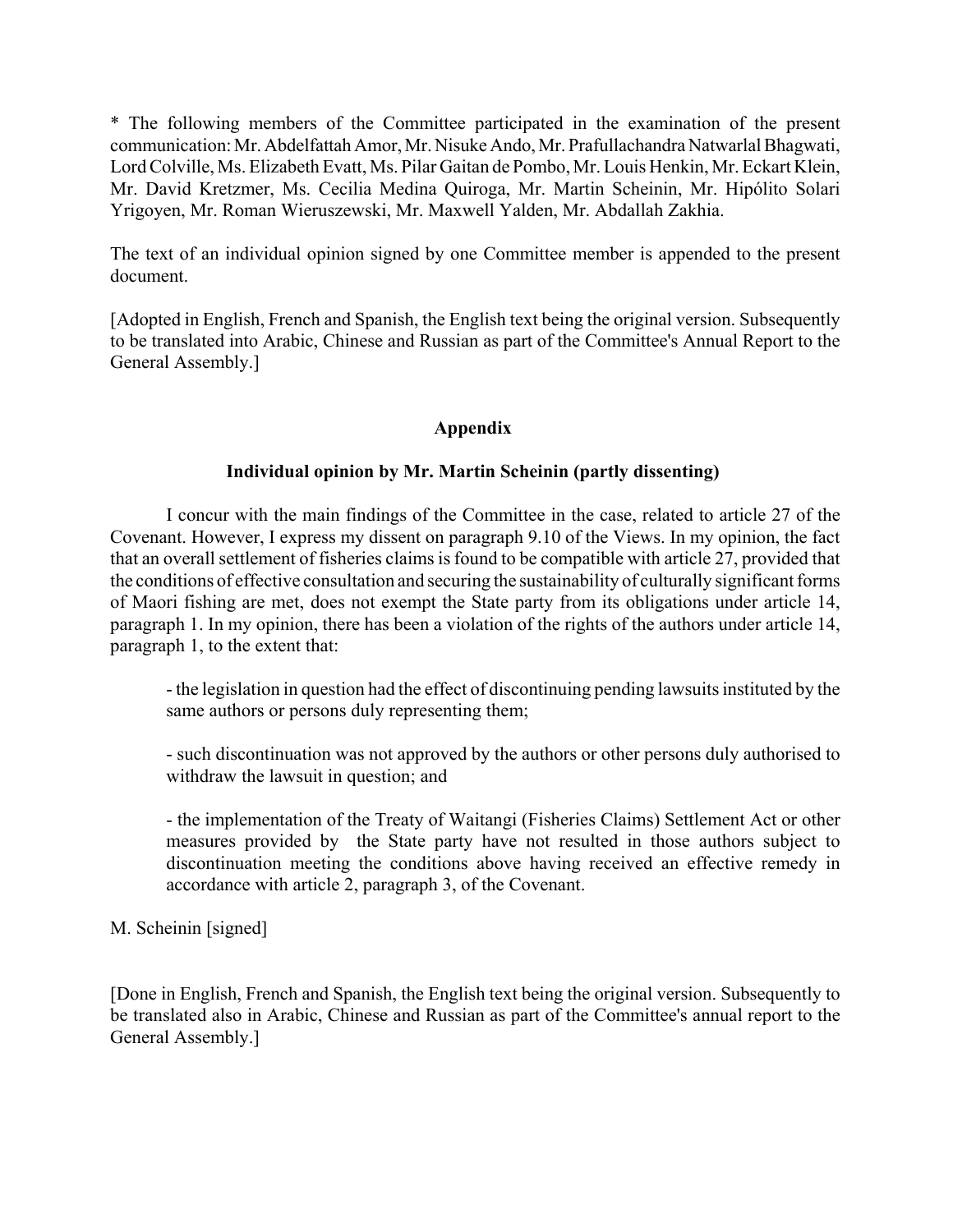## Notes

1. Iwi: tribe, incorporating a number of constituent hapu (sub-tribes)

2. Counsel submits that the Maori text contains a broader guarantee than is apparent from a bare reading of the English text. He explains that one of the most important differences in meaning between the two texts relates to the guarantee, in the Maori text, of "te tino rangatiratanga" (the full authority) over "taonga" (all those things important to them), including their fishing places and fisheries. According to counsel, there are three main elements embodied in the guarantee of rangatiratanga: the social, cultural, economical and spiritual protection of the tribal base, the recognition of the spiritual source of taonga and the fact that the exercise of authority is not only over property, but of persons within the kinship group and their access to tribal resources. The authors submit that the Maori text of the Treaty of Waitangi is authoritative.

3. The Waitangi Tribunal is a specialized statutory body established by the Treaty of Waitangi Act 1975 having the status of a commission of enquiry and empowered inter alia to inquire into certain claims in relation to the principles of the Treaty of Waitangi.

4. Hui: assembly

5. Marae: area set aside for the practice of Maori customs.

6. The report showed also that 15 iwi representing 24,501 Maori, opposed the settlement and 7 iwi groups comprising 84,255 Maori were divided in their views.

7. The National Maori Congress, a non-governmental organisation comprising representatives from up to 45 iwi, and the New Zealand Maori Council, a body which represents district Maori councils throughout New Zealand.

8. Breaches were claimed of sections 13 (freedom of thought, conscience and religion), 14 (freedom of expression), 20 (rights of minorities) and 27 (right to justice).

9. Communication No. 167/1984, Views adopted on 26 March 1990, CCPR/C/38/D/167/1984, para. 32.2.

10. rangatiratanga: the ability to exercise authority over assets, both physical and intangible.

11. Communication No. 205/1986, Views adopted on 4 November 1991, CCPR/C/43/D/205/1986.

12. Waitangi Tribunal, Muriwhenua Fishing Report, pp 180-181, para 10.3.2.

13. See the Committee's Views in case no. 167/1984 (Ominayak v. Canada), Views adopted on 26 March 1990, CCPR/C/38/D/167/1984.

14. See *inter alia* the Committee's Views in Kitok v. Sweden, communication No. 197/1985, adopted on 27 July 1988, CCPR/C/33/D/197/1985, paragraph 9.2. See also the Committee's Views